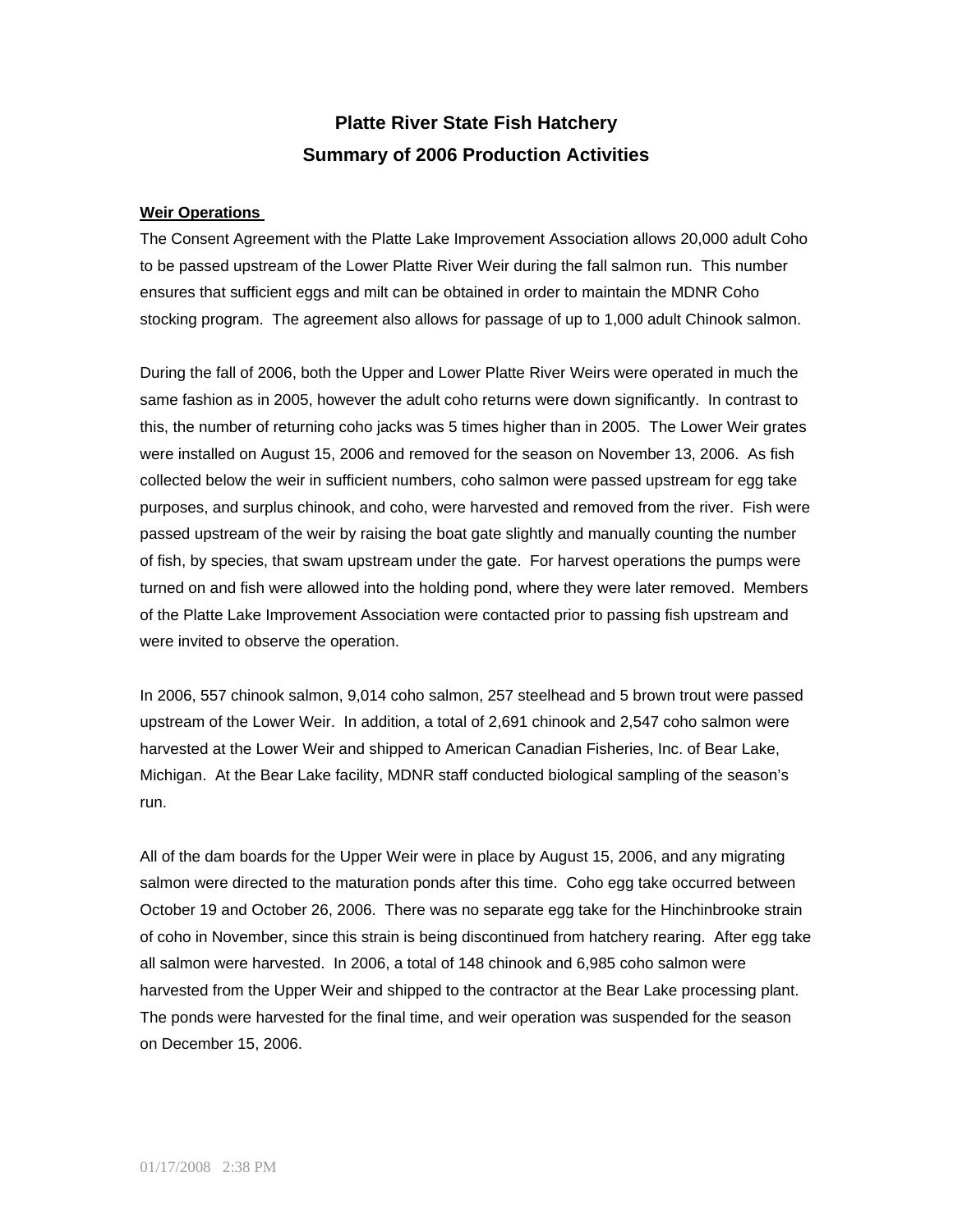The total number of fish that were unaccounted for between the Lower and the Upper Platte River Weirs included 2,029 coho and 409 chinook salmon. It is assumed that these fish were either caught by anglers, or spawned and died in the river prior to reaching the Upper Weir.

## **Egg Take and Egg Incubation**

The coho egg take operation occurred at the Platte River Hatchery between October 19 and October 26, 2006. A total of 4,301,124 coho eggs were taken and fertilized. This included 2,467,892 eggs (552 kg) for the Platte River State Fish Hatchery and 1,833,232 (410 kg) for other state agencies, including Wolf Lake Hatchery, Indiana and Illinois. A total of 149,670 (33.5 kg) coho salmon eggs were taken at the Boardman and Little Manistee Weirs and transferred to the Platte River Hatchery. These eggs were discarded in November 2006, as surplus.

Chinook salmon eggs were taken at the Little Manistee and Swan River Weirs and transferred to Platte River Hatchery in October 2006. A total of 3,770,820 eggs (925.5 kg) were incubated at the hatchery. During the course of incubation, 413.5 kg of coho and chinook egg mortalities were discarded out of the watershed, and 138.0 kg of newly, hatched eggs (fry) were fed to the yearling coho as feed.

Incubation at the hatchery occurred during the months of October, November and December. By early January all of the eggs had hatched and the fry were put into rearing units. In January 2006, 4,043,381 chinook and coho fry (1290 kg) were placed in the tanks for rearing.

#### **Fish Production**

During calendar year 2006, the Platte River State Fish Hatchery raised and stocked (planted) 830,322 (28,037 kg) coho salmon in the Platte River. In addition, 865,917 (26,437 kg) coho were raised and shipped out of the watershed. Also, 2,524,510 (10,416 kg) spring fingerling chinook salmon were raised and shipped to other locations outside the Platte River watershed. A total of 332,752 (622 kg) chinook and coho mortalities were removed from the hatchery and discarded at a certified landfill.

At the end of the calendar year the inventory of fish on hand in the hatchery included 962,124 (35,212 kg) yearling coho salmon, and approximately 4.5 million (1,663 kg) chinook and coho eggs and sac fry in incubation.